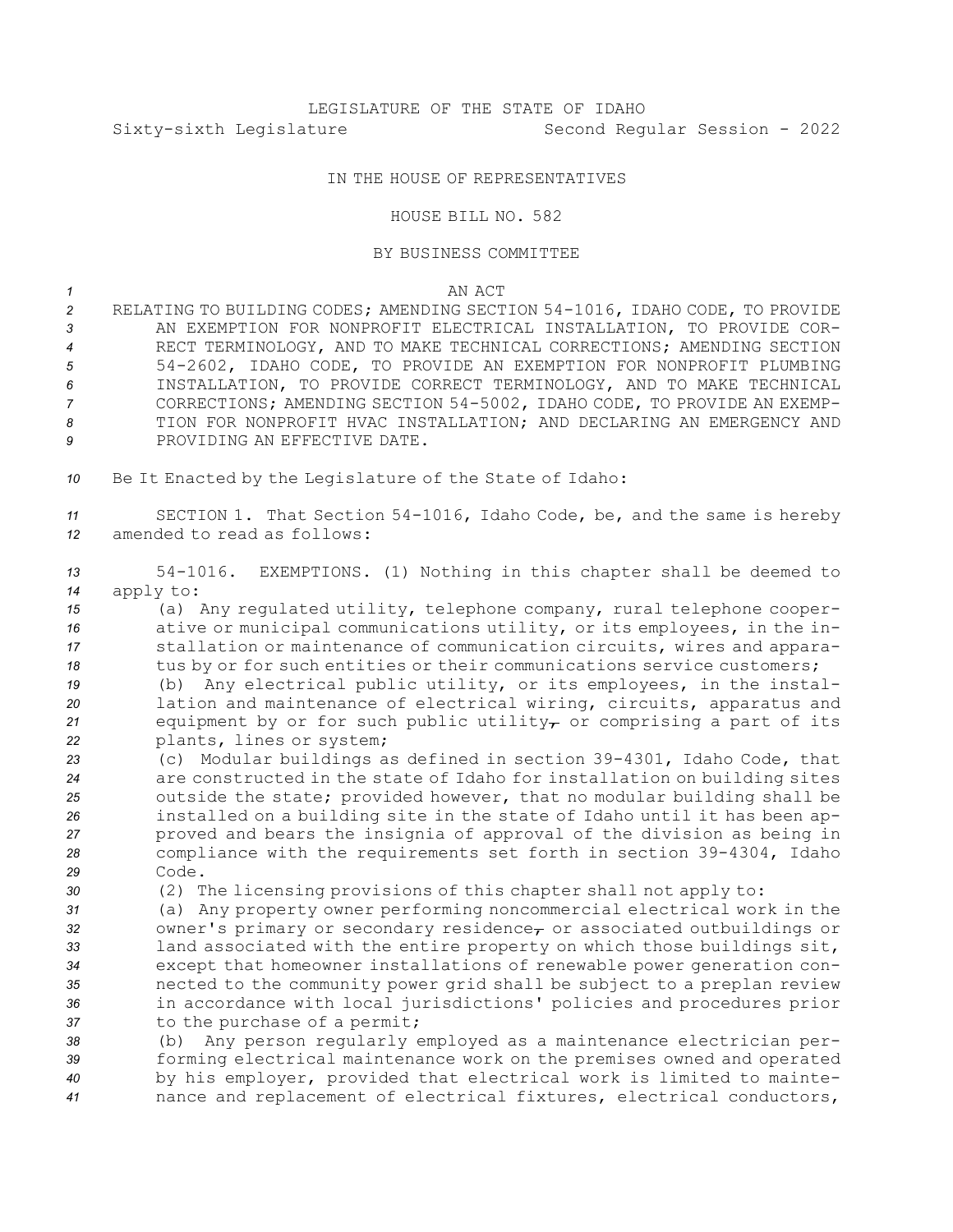*<sup>1</sup>* electrical equipment and electrical apparatus on <sup>a</sup> like-for-like ba-*2* sis;

 (c) Any telephone company, rural telephone cooperative, or municipal communications utility, its employees, its subsidiaries, and employees of the subsidiaries performing work on customer-owned facilities under the exclusive control of the telephone company, rural telephone cooper-ative, or municipal communications utility;

 (d) Any telephone company, rural telephone cooperative, or municipal communications utility, its employees, its subsidiaries, and employ- ees of the subsidiaries performing repair work on customer-owned facil-ities at the request of the customer;

 (e) Any electrical public utility, rural electrical cooperative, mu- nicipal power utility, its employees, its subsidiaries, and employees of the subsidiaries performing work on customer-owned facilities under the exclusive control of the electrical public utility, rural electri-16 cal cooperative, or municipal power utility; and

 (f) Any electrical public utility, rural electrical cooperative, mu- nicipal power utility, its employees, its subsidiaries, and employees of the subsidiaries performing emergency repair work on customer-owned **facilities at the request of the customer**.

 (g) <sup>A</sup> fire department employee who is acting in his official capacity as <sup>a</sup> representative of his agency when he is replacing, maintaining, or repairing <sup>a</sup> hard-wired smoke or carbon monoxide alarm at the request of <sup>a</sup> homeowner in <sup>a</sup> one (1) or two (2) family dwelling unit, provided that such fire department employee has received annual training regarding electrical safety and installation of the devices identified in this 27 paragraph-;

 (h) A limited electrical contractor, limited electrical installer, or employee of <sup>a</sup> company holding <sup>a</sup> limited electrical contractor li- cense who is replacing or installing <sup>a</sup> fire alarm communication device (DACT). <sup>A</sup> person provided for in this paragraph shall obtain <sup>a</sup> permit if required by the authority having jurisdiction but must not be required to submit design plans. The fire alarm communication device (DACT) may be inspected if required by the authority having jurisdiction after replacement of the fire alarm communication device (DACT). The fee for <sup>a</sup> 36 permit shall not exceed one hundred twenty-five dollars (\$125)-; or

*<sup>37</sup>* (i) <sup>A</sup> nonprofit organization and its volunteers performing electrical *<sup>38</sup>* installations for <sup>a</sup> single-family dwelling unit.

*<sup>39</sup>* (3) The licensing provisions of this chapter shall not apply to indi-*<sup>40</sup>* viduals licensed pursuant to chapter 50, title 54, Idaho Code, or certifi-*<sup>41</sup>* cated pursuant to chapter 26, title 54, Idaho Code, as follows:

 (a) Individuals holding <sup>a</sup> current heating, ventilation and air condi- tioning (HVAC) license or <sup>a</sup> current plumbing certification may install electrical circuitry and make connections from the disconnecting means to <sup>a</sup> water heater as long as the disconnect is in sight from the unit and the circuit from the disconnecting means to the water heater is no more than fifty (50) feet long.

*<sup>48</sup>* (b) Individuals holding <sup>a</sup> current HVAC license may install:

*<sup>49</sup>* (i) Electrical space heaters with no attached ductwork;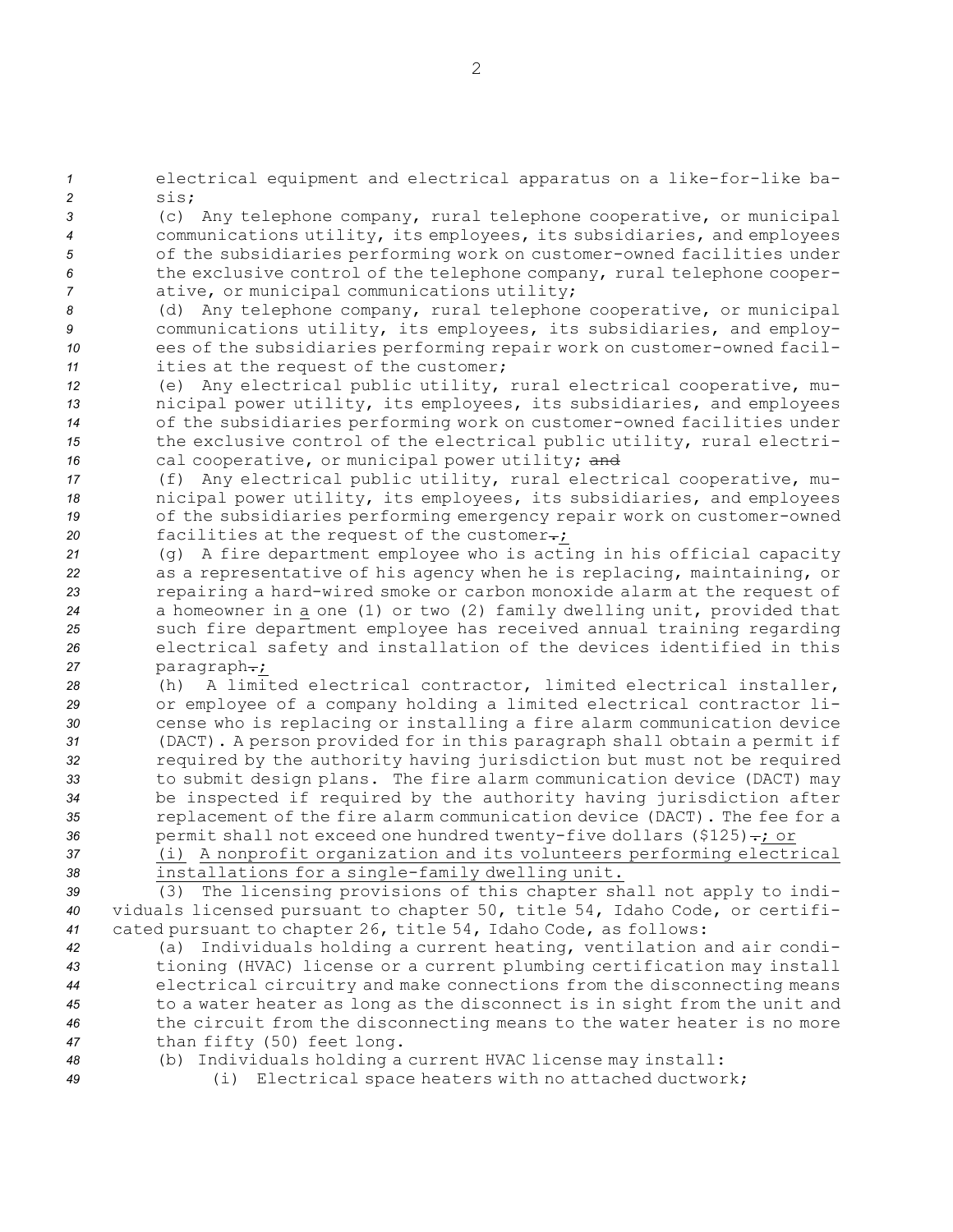(ii) Electrical connections to HVAC equipment from the discon- necting means to the unit as long as the disconnect is in sight from the unit and the circuit from the disconnecting means to the HVAC equipment is no more than fifty (50) feet long; and

 (iii) Ventilating fans, except ducted range hoods in residences. (c) HVAC licensees may install control wiring of twenty-four (24) volts or less for HVAC equipment of five (5) tons or less in capacity. Plumb- ing certificate holders are not authorized to install control wiring in HVAC equipment, regardless of voltage.

 (d) Individuals holding <sup>a</sup> current limited energy electrical license may install electrical circuitry and make connections from utilization equipment installed under the restricted category of the limited elec- trical installer license to outlets, as long as those outlets are in sight from such utilization equipment and not more than fifty (50) feet from such utilization equipment. Outlets shall be installed by others.

 (4) To the extent that <sup>a</sup> plumbing or HVAC installation permit issued by the Idaho division of building safety occupational and professional li- censes includes any part of an electrical installation, the permit issued and inspection performed shall be sufficient to satisfy the permitting and inspecting requirements of this chapter if all required permit fees have been paid.

 (5) Approval and certification requirements of product and equipment as set forth in this chapter and in the adopted edition of the national elec- trical code do not apply to industrial machinery unless the board has made <sup>a</sup> determination that such product, machine or classes of products and machines present an undue hazard to life and property.

 (6) Apprentice registration requirements shall not apply to high school students enrolled in an educational program recognized by the board in which the performance of electrical installation is <sup>a</sup> formal component of the program. The exemption is limited to students performing residential installations as part of such program under the constant on-the-job super-32 vision of a licensed journeyman electrician<sub>T</sub> and a permit for the work is obtained from the authority having jurisdiction. Work hours performed by such students shall not apply toward apprentice work requirements.

 (7) Neither local jurisdictions nor the state fire marshal shall have the authority to amend the exemptions provided for in this section or to adopt any ordinance, law, or rule in conflict with the provisions of this *38* section.

*<sup>39</sup>* SECTION 2. That Section 54-2602, Idaho Code, be, and the same is hereby *40* amended to read as follows:

*<sup>41</sup>* 54-2602. EXCEPTIONS. (1) Certificate of competency requirements of *<sup>42</sup>* this chapter shall not be deemed to apply to:

 (a) Any person who does plumbing work in <sup>a</sup> single or duplex family dwelling, including accessory buildings, quarters and grounds in con- nection with such dwelling; provided that such person owns or is <sup>a</sup> contract purchaser of the premises, and provided further that such person shall comply with the minimum standards and rules applicable to plumbing practices provided by this chapter.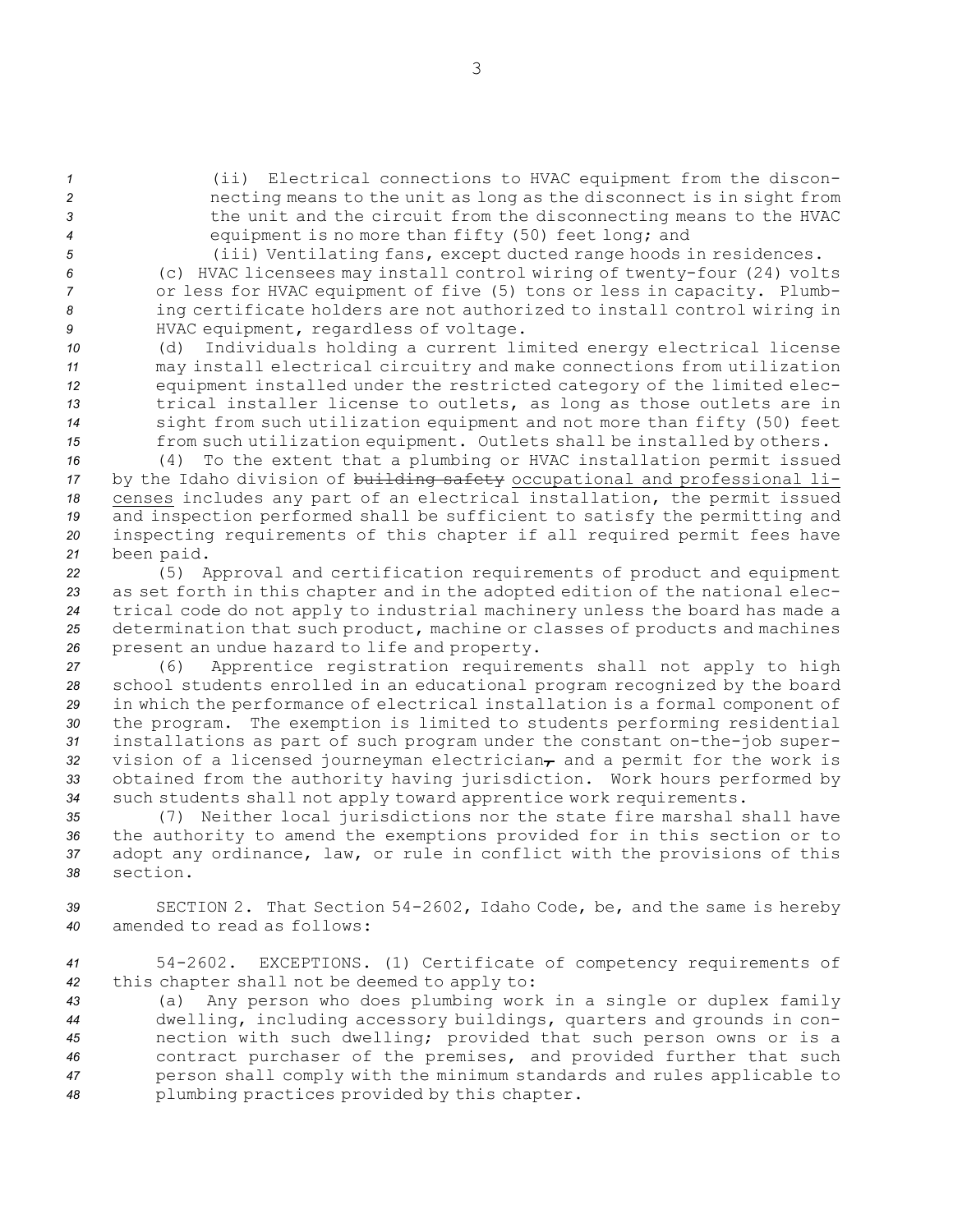(b) Farm buildings located outside the incorporated limits of any city unless such buildings are connected to <sup>a</sup> public water or sewer system; and <sup>a</sup> farm building is hereby defined to be <sup>a</sup> structure located on agri- cultural zoned property and designed and constructed to house farm im- plements, hay, grain, poultry, livestock or other horticultural prod- ucts and includes sheds, barns, corrals or fences. This definition does not include <sup>a</sup> place for human habitation or <sup>a</sup> place of regular employ- ment where agricultural products are extracted, processed, treated or packaged; <sup>a</sup> place used by the public; or conditioned livestock housing.

- *<sup>10</sup>* (c) Logging, mining or construction camps when plumbing installations *<sup>11</sup>* are made to conform with the recommendations of the department of health *12* and welfare.
- *<sup>13</sup>* (d) Piping systems in industrial processing plants located outside the *<sup>14</sup>* incorporated limits of any city unless such systems are connected to <sup>a</sup> *<sup>15</sup>* public water or sewer system.
- *<sup>16</sup>* (e) Work on plumbing systems on premises owned or operated by an em-*<sup>17</sup>* ployer who regularly employs maintenance or construction plumbers, *<sup>18</sup>* provided that alterations, extensions and new construction shall *<sup>19</sup>* comply with the minimum standards and rules applicable to plumbing *<sup>20</sup>* practices provided by this chapter.
- *<sup>21</sup>* (f) Nothing contained in this section or any other provision of this *<sup>22</sup>* code shall be construed or applied to require <sup>a</sup> sewer contractor, sewage *<sup>23</sup>* disposal contractor, or any excavating or utility contractor who gener-*<sup>24</sup>* ally engages in the business of installing, altering or repairing sew-*<sup>25</sup>* ers, private and public sewage disposal systems, and water distribu-*<sup>26</sup>* tion and/or drainage lines outside the foundation walls of any build- $27$  ing or structure<sub> $\tau$ </sub> to obtain a valid contractor's certificate of compe-*<sup>28</sup>* tency or to employ only journeymen plumbers possessing <sup>a</sup> valid journey-29 man plumber's certificate of competency or registration<sub>7</sub> or to in any *<sup>30</sup>* way require that his employees be registered, licensed or declared com-*<sup>31</sup>* petent by the board.
- *<sup>32</sup>* (g) Water treatment installations and repairs when installed in res-*<sup>33</sup>* idential or business properties, provided the same, when installed, *<sup>34</sup>* repaired or completed, shall be inspected by <sup>a</sup> designated, quali-35 fied and properly identified agent of the division of building safety *<sup>36</sup>* occupational and professional licenses as to quality of workmanship and *<sup>37</sup>* compliance with the applicable provisions of this chapter.
- *<sup>38</sup>* (h) Plumbing work within modular buildings as defined in section *<sup>39</sup>* 39-4301, Idaho Code, that are constructed in the state of Idaho for in-*<sup>40</sup>* stallation on building sites outside the state; provided however, that *<sup>41</sup>* no modular building shall be installed on <sup>a</sup> building site in the state of *<sup>42</sup>* Idaho until it has been approved and bears the insignia of approval of *<sup>43</sup>* the division as being in compliance with the requirements set forth in *<sup>44</sup>* section 39-4304, Idaho Code.
- *<sup>45</sup>* (i) Individuals holding <sup>a</sup> current installer license pursuant to the *<sup>46</sup>* provisions of chapter 21, title 44, Idaho Code, may make connections *47* from manufactured home or mobile home sewer or water facilities to ex-*<sup>48</sup>* isting sewer or water facilities on-site.
- *<sup>49</sup>* (j) Individuals licensed pursuant to chapter 10, title 54, Idaho Code, *<sup>50</sup>* or chapter 50, title 54, Idaho Code, as follows: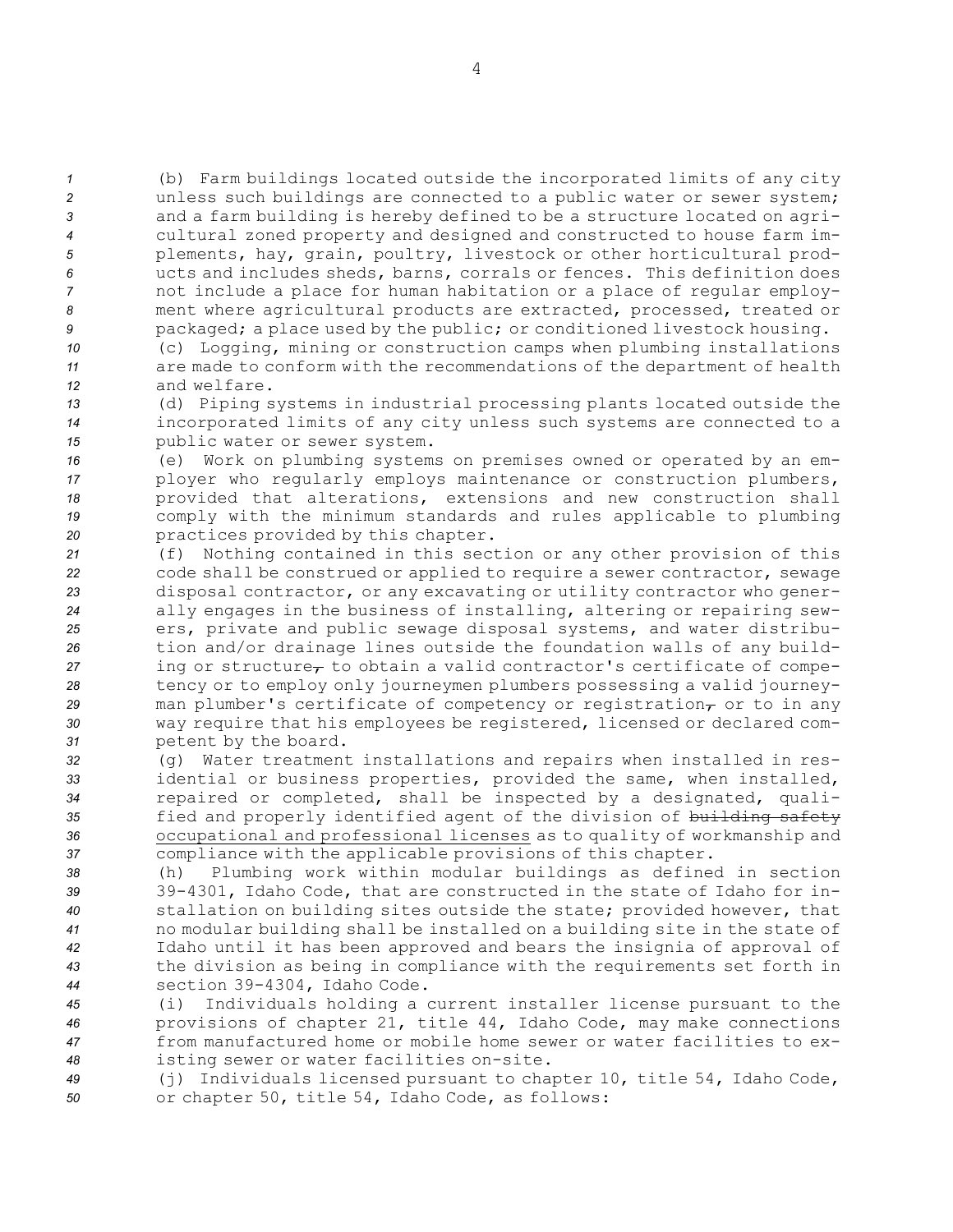(i) Individuals holding <sup>a</sup> current HVAC or electrical license may install electrical circuitry from the disconnecting means to <sup>a</sup> wa-**19 text** ter heater and electrical connections to the water heater as long as the disconnect is in sight from the unit and the circuit from the disconnecting means to the water heater is no more than fifty (50) feet long.

*<sup>7</sup>* (ii) Individuals holding <sup>a</sup> current HVAC license may install gas *<sup>8</sup>* piping and piping for hydronic systems.

*<sup>9</sup>* (iii) Individuals holding <sup>a</sup> current HVAC license may install boil-10 **ers** that are not otherwise subject to inspection by the industrial *<sup>11</sup>* commission or its authorized agent.

*<sup>12</sup>* (k) <sup>A</sup> nonprofit organization and its volunteers performing plumbing *<sup>13</sup>* installations for <sup>a</sup> single-family dwelling unit.

 (2) To the extent that an electrical or HVAC installation permit issued by the Idaho division of building safety occupational and professional li- censes includes any part of <sup>a</sup> plumbing installation, the permit issued and inspection performed shall be sufficient to satisfy the permitting and in- specting requirements of this chapter if all required permit fees have been *<sup>19</sup>* paid.

 (3) Apprentice registration requirements shall not apply to high school students enrolled in an educational program recognized by the board in which the performance of plumbing installation is <sup>a</sup> formal component of the program. The exemption is limited to students performing residential installations as part of such program under the constant on-the-job supervi-25 sion of a licensed journeyman plumber<sub> $\tau$ </sub> and a permit for the work is obtained from the authority having jurisdiction. Work hours performed by such stu-dents shall not apply toward apprentice work requirements.

 (4) Any person, firm, copartnership, association or corporation making water treatment installations and/or repairs in accordance with the provi- sions of this chapter shall maintain <sup>a</sup> surety bond in the amount of two thou-sand dollars (\$2,000).

*<sup>32</sup>* SECTION 3. That Section 54-5002, Idaho Code, be, and the same is hereby *33* amended to read as follows:

*<sup>34</sup>* 54-5002. EXCEPTIONS. (1) Certificate of competency requirements of *<sup>35</sup>* this chapter shall not apply to:

 (a) Any person who installs or maintains <sup>a</sup> heating, ventilation and air conditioning system in <sup>a</sup> single or duplex family dwelling, includ- ing accessory buildings, quarters and grounds in connection with such dwelling; provided that such person owns or is <sup>a</sup> contract purchaser of the premises; and provided further that such person shall comply with the standards and rules applicable to heating, ventilation and air con-ditioning installation or repairs as provided in this chapter.

 (b) Farm buildings located outside the incorporated limits of any city; and <sup>a</sup> farm building is hereby defined to be <sup>a</sup> structure located on agricultural zoned property and designated and constructed to house farm implements, hay, grain, poultry, livestock or other horticultural products and includes sheds, barns, corrals or fences. This definition does not include <sup>a</sup> place for human habitation or <sup>a</sup> place of regular em-ployment where agricultural products are extracted, processed, treated